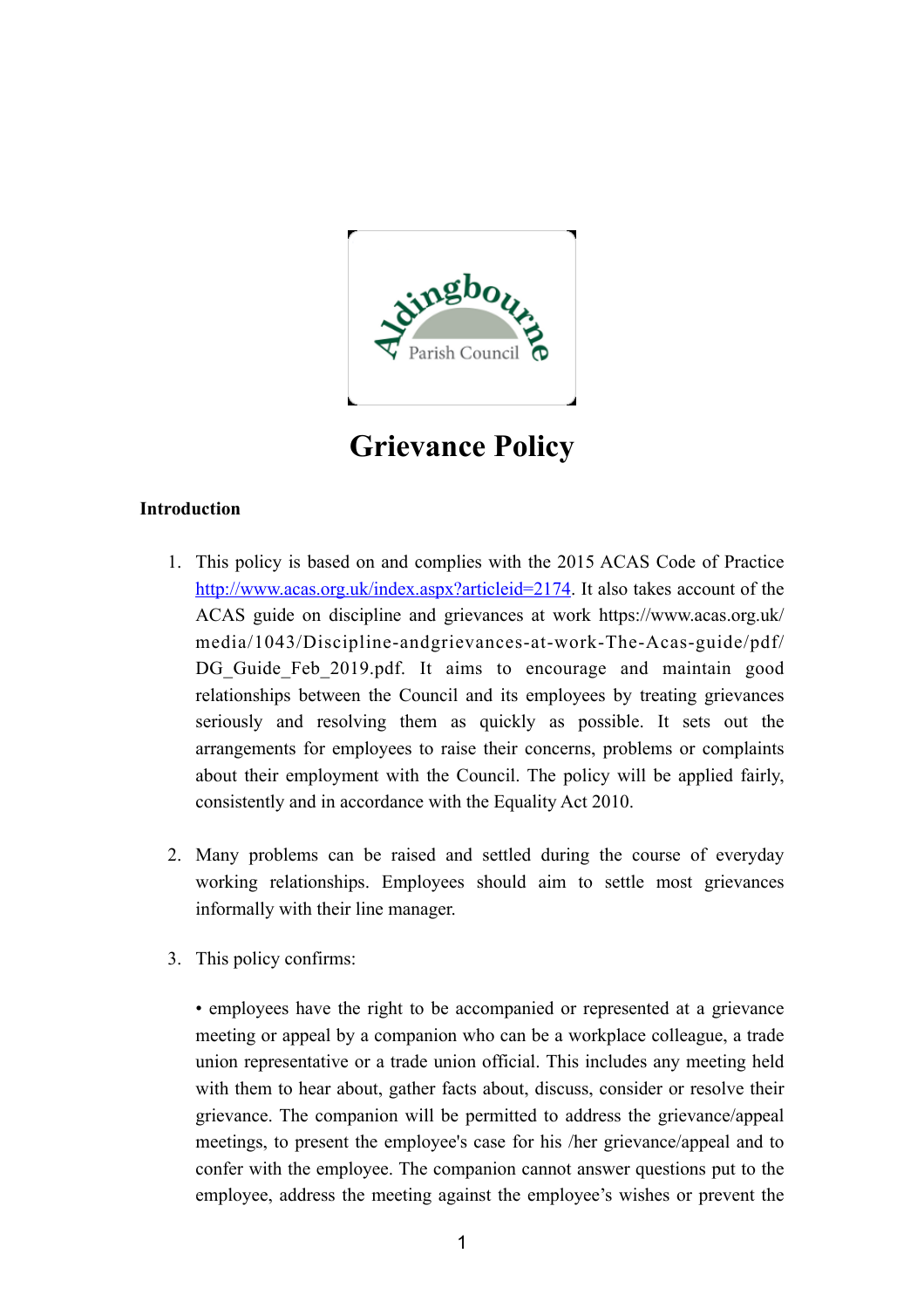employee from explaining his/her case.

• the Council will give employees reasonable notice of the date of the grievance/appeal meetings. Employees and their companions must make all reasonable efforts to attend. If the companion is not available for the proposed date of the meeting, the employee can request a postponement and can propose an alternative date that is within five working days of the original meeting date unless it is unreasonable not to propose a later date

• any changes to specified time limits must be agreed by the employee and the Council

• an employee has the right to appeal against the decision about his/her grievance. The appeal decision is final

• information about an employee's grievance will be restricted to those involved in the grievance process. A record of the reason for the grievance, its outcome and action taken is confidential to the employee. The employee's grievance records will be held by the Council in accordance with the General Data Protection Regulation (GDPR)

• audio or video recordings of the proceedings at any stage of the grievance procedure are prohibited, unless agreed by all affected parties as a reasonable adjustment that takes account of an employee's medical condition

• if an employee who is already subject to a disciplinary process raises a grievance, the grievance will normally be heard after completion of the disciplinary procedure

• if a grievance is not upheld, no disciplinary action will be taken against an employee if he/she raised the grievance in good faith

• the Council may consider mediation at any stage of the grievance procedure where appropriate, (for example where there have been communication breakdowns or allegations of bullying or harassment). Mediation is a dispute resolution process which requires the consent of affected parties

• Employees can use all stages of the grievance procedure if the complaint is not a code of conduct complaint about a councillor. Employees can use the informal stage of the council's grievance procedure (paragraph 4) to deal with all grievance issues, including a complaint about a councillor. Employees cannot use the formal stages of the council's grievance procedure for a code of conduct complaint about a councillor. If the complaint about the councillor is not resolved at the informal stage, the employee can contact the monitoring officer of Arun District Council who will inform the employee whether or not the complaint can be dealt with under the code of conduct. If it does not concern the code of conduct, the employee can make a formal complaint under the council's grievance procedure (see paragraph 5)

• If the grievance is a code of conduct complaint against a councillor, the employee cannot proceed with it beyond the informal stage of the council's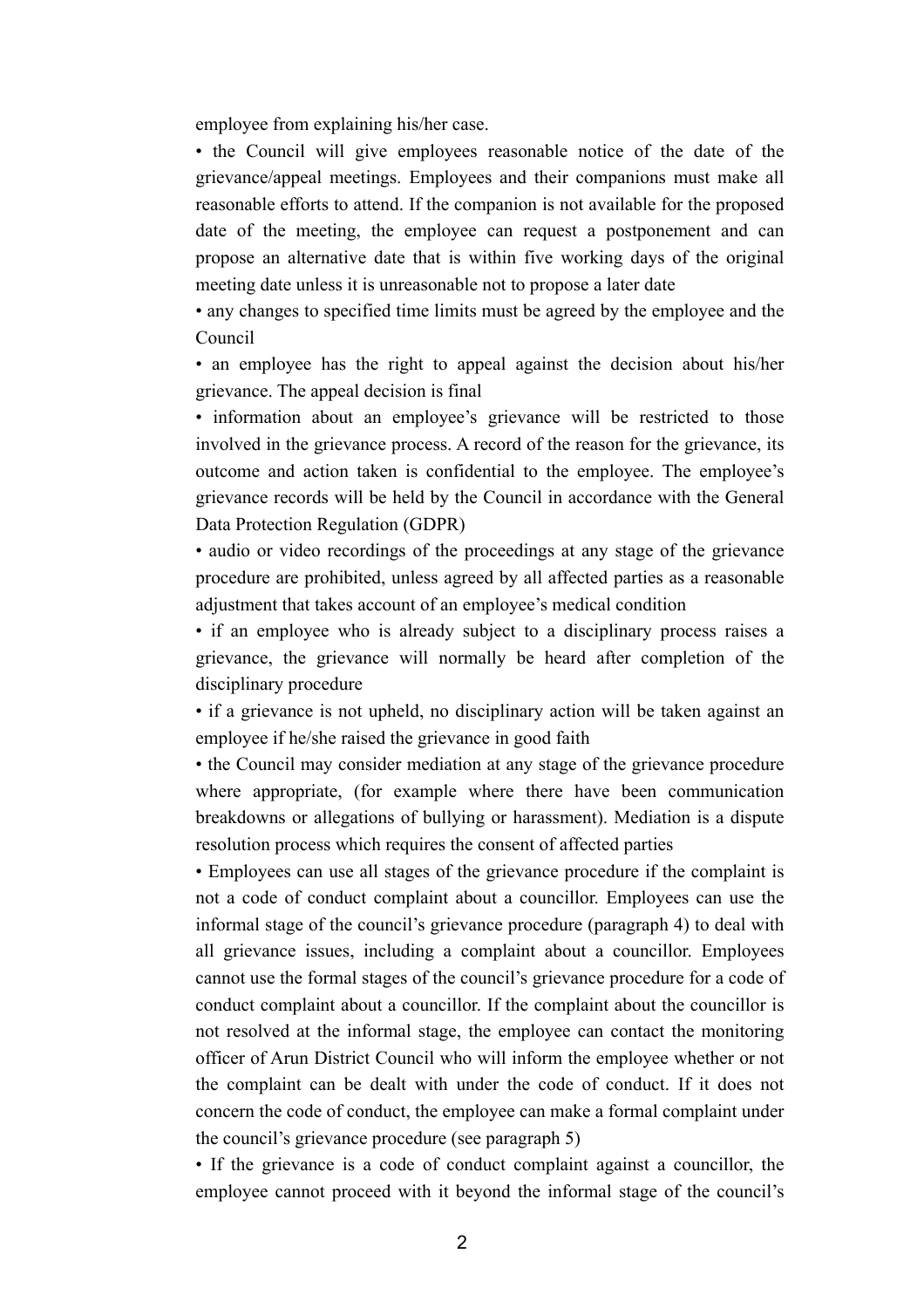grievance procedure. However, whatever the complaint, the council has a duty of care to its employees. It must take all reasonable steps to ensure employees have a safe working environment, for example by undertaking risk assessments, by ensuring staff and councillors are properly trained and by protecting staff from bullying, harassment and all forms of discrimination • If an employee considers that the grievance concerns his or her safety within the working environment, whether or not it also concerns a complaint against a councillor, the employee should raise these safety concerns with his or her line manager at the informal stage of the grievance procedure. The council will consider whether it should take further action in this matter in accordance with any of its employment policies (for example its health and safety policy or its dignity at work policy) and in accordance with the code of conduct regime 3 Informal grievance procedure

4. The Council and its employees benefit if grievances are resolved informally and as quickly as possible. As soon as a problem arises, the employee should raise it with his/her manager to see if an informal solution is possible. Both should try to resolve the matter at this stage. If the employee does not want to discuss the grievance with his/her manager (for example, because it concerns the manager), the employee should contact the Chairman of Staffing committee or, if appropriate, another member of the Staffing committee. If the employee's complaint is about a councillor, it may be appropriate to involve that councillor at the informal stage. This will require both the employee's and the councillor's consent. Formal grievance procedure

5. If it is not possible to resolve the grievance informally and the employee's complaint is not one that should be dealt with as a code of conduct complaint (see above), the employee may submit a formal grievance. It should be submitted in writing to the Chairman of the Staffing committee.

6. The Staffing committee will appoint a sub-committee of three members to hear the grievance. The sub-committee will appoint a Chairman from one of its members. No councillor with direct involvement in the matter shall be appointed to the subcommittee.

### **Investigation**

7. If the sub-committee decides that it is appropriate, (e.g. if the grievance is complex), it may appoint an investigator to carry out an investigation before the grievance meeting to establish the facts of the case. The investigation may include interviews (e.g. the employee submitting the grievance, other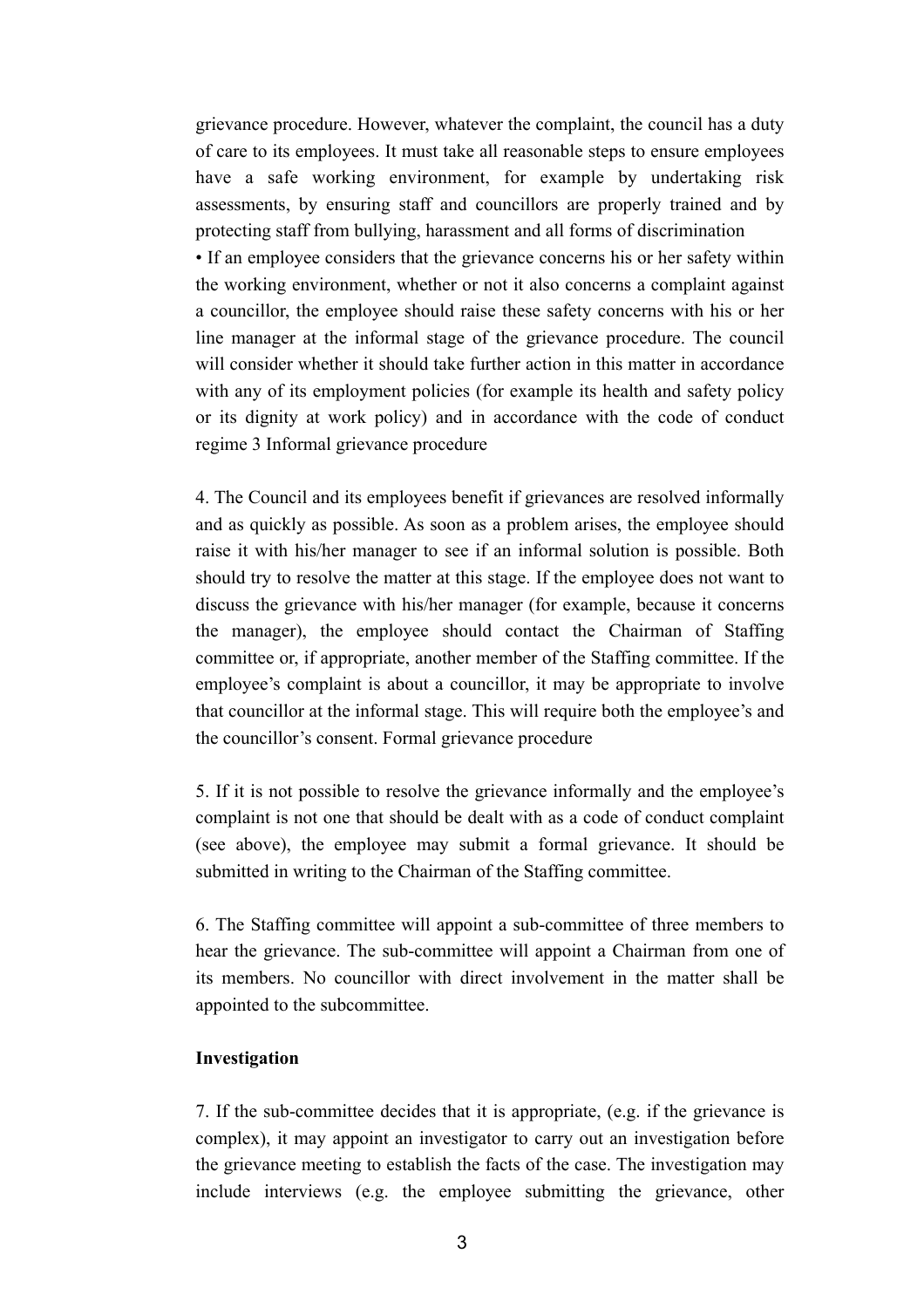employees, councillors or members of the public).

8. The investigator will summarise their findings (usually within an investigation report) and present their findings to the sub-committee.

## Notification

9. Within 10 working days of the Council receiving the employee's grievance (this may be longer if there is an investigation), the employee will normally be asked, in writing, to attend a grievance meeting. The written notification will include the following:

• the names of its Chairman and other members

• the date, time and place for the meeting. The employee will be given reasonable notice of the meeting which will normally be within 25 working days of when the Council received the grievance

• the employee's right to be accompanied by a workplace colleague, a trade union representative or a trade union official

• a copy of the Council's grievance policy

• confirmation that, if necessary, witnesses may attend (or submit witness statements) on the employee's behalf and that the employee should provide the names of his/her witnesses as soon as possible before the meeting

• confirmation that the employee will provide the Council with any supporting evidence in advance of the meeting, usually with at least two days' notice

• findings of the investigation if there has been an investigation

• an invitation for the employee to request any adjustments to be made for the hearing (for example where a person has a health condition).

### **The grievance meeting**

10. At the grievance meeting:

• the Chairman will introduce the members of the sub-committee to the employee

• the employee (or companion) will set out the grievance and present the evidence

• the Chairman will ask the employee questions about the information presented and will want to understand what action does he/she wants the Council to take • any member of the sub-committee and the employee (or the companion) may question any witness

• the employee (or companion) will have the opportunity to sum up the case

• a grievance meeting may be adjourned to allow matters that were raised during the meeting to be investigated by the sub-committee.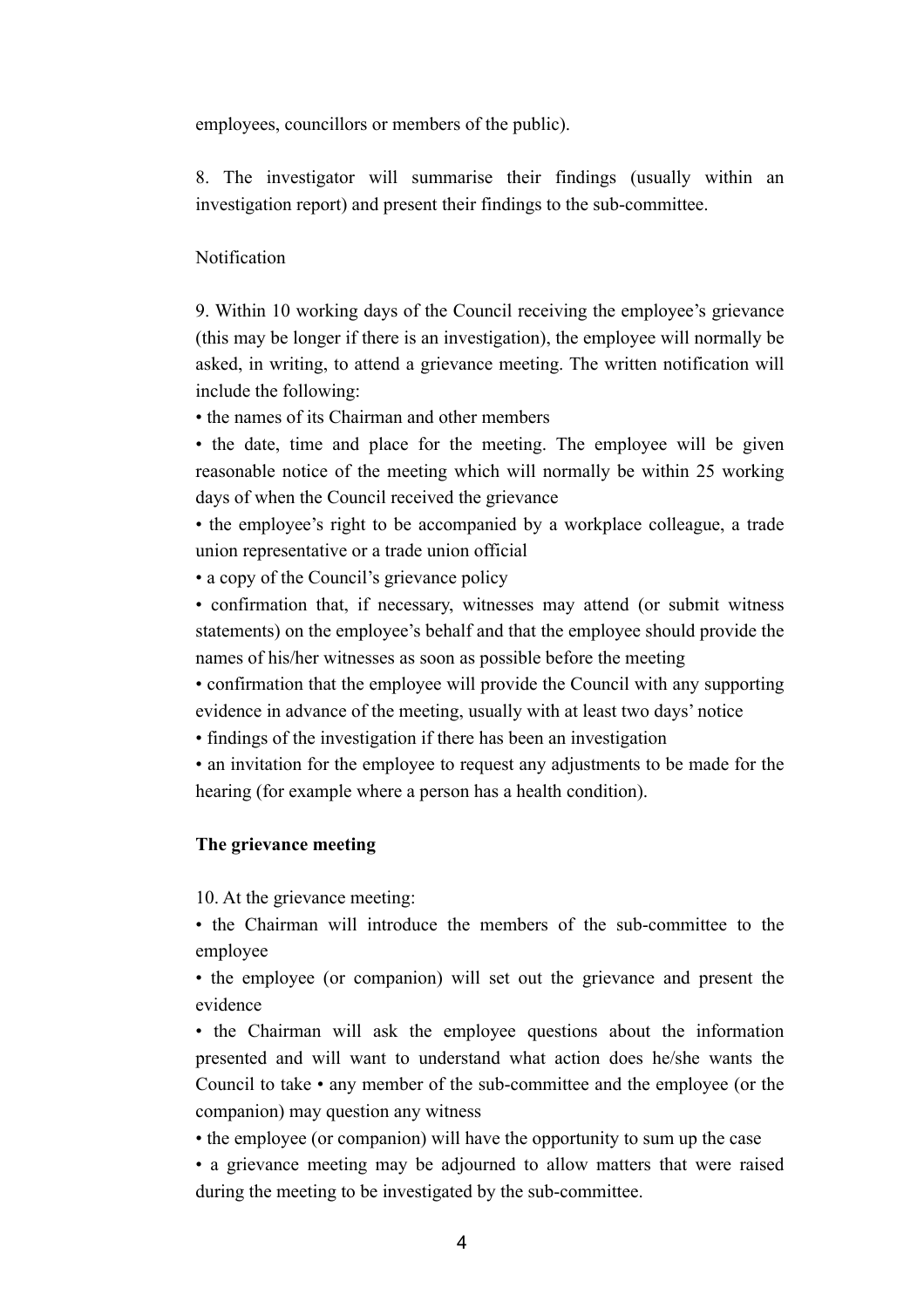11. The Chairman will provide the employee with the sub-committee's decision, in writing, usually within five working days of the meeting. The letter will notify the employee of the action, if any, that the Council will take and of the employee's right to appeal.

### **The appeal**

12. If an employee decides that his/her grievance has not been satisfactorily resolved by the sub-committee, he/she may submit a written appeal to the Employment & Cemeteries committee. An appeal must be received by the Council within five working days of the employee receiving the subcommittee's decision and must specify the grounds of appeal.

- 13. Appeals may be raised on a number of grounds, e.g.:
- a failure by the Council to follow its grievance policy
- the decision was not supported by the evidence
- the action proposed by the sub-committee was inadequate/inappropriate
- new evidence has come to light since the grievance meeting.

14. The appeal will be heard by a panel of three members of the Staffing committee who have not previously been involved in the case. There may be insufficient members of the Staffing committee who have not previously been involved. If so, the appeal panel will be a committee of three Council members who may include members of the Staffing committee. The appeal panel will appoint a Chairman from one of its members.

15. The employee will be notified, in writing, usually within 10 working days of receipt of the appeal of the time, date and place of the appeal meeting. The meeting will normally take place within 25 working days of the Council's receipt of the appeal. The employee will be advised that he/she may be accompanied by a workplace colleague, a trade union representative or a trade union official.

16. At the appeal meeting, the Chairman will:

- introduce the panel members to the employee
- explain the purpose of the meeting, which is to hear the employee's reasons for appealing against the decision of the Staffing sub-committee
- explain the action that the appeal panel may take.

17. The employee (or companion) will be asked to explain the grounds of